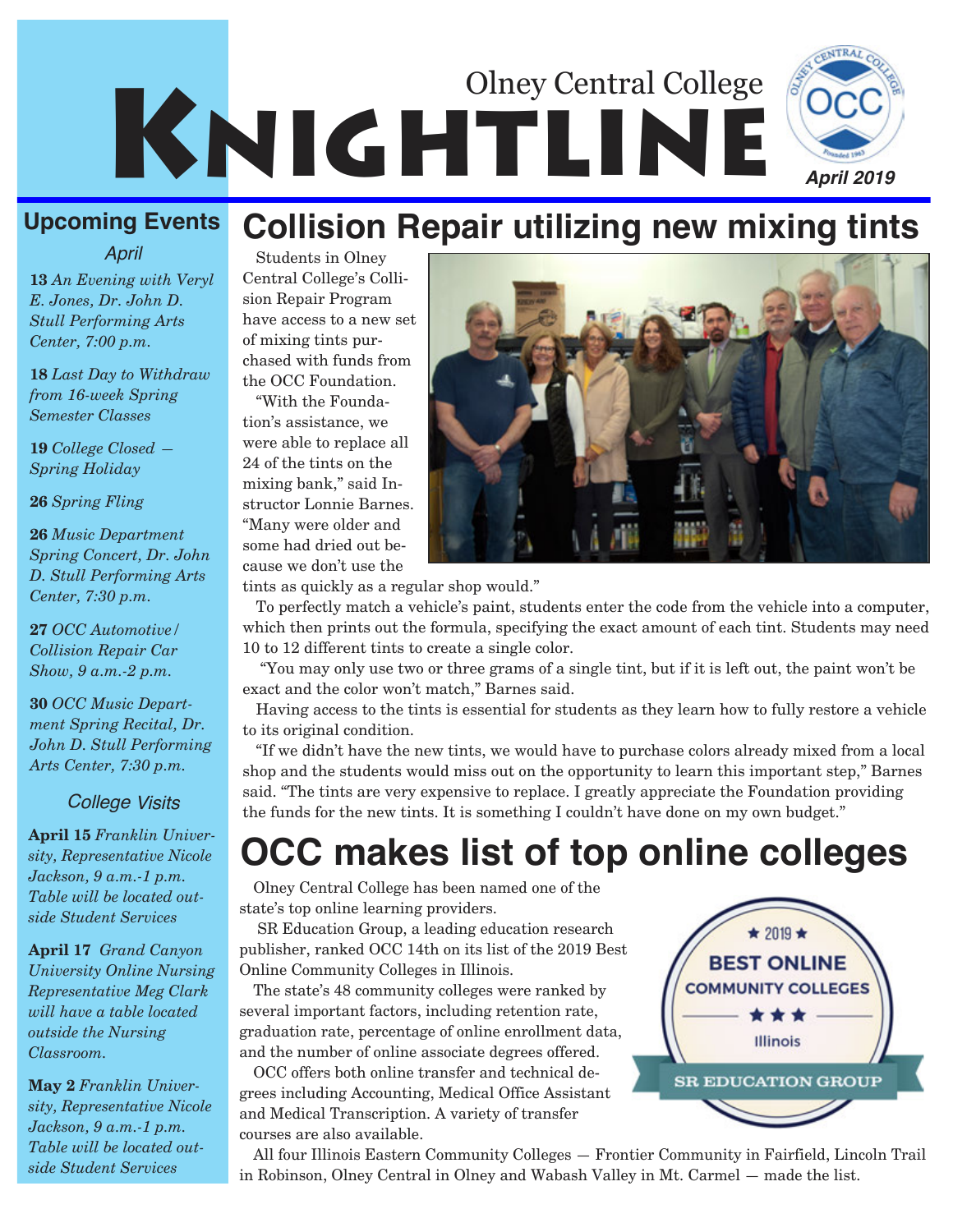#### *Sports Schedule*

**Baseball April 8 —** OCC at Lindenwood-Belleville JV, 1 & 3 p.m. **April 9 —** OCC vs. Kaskaskia, 1 & 4 p.m. at home **April 11 —** OCC at John A. Logan, 3 p.m. **April 13 —** OCC vs. John A. Logan, noon & 3 p.m. at home **April 16 —** OCC vs. Wabash Valley, 3 p.m. at home **April 18 —** OCC vs. Lincoln Trail, 3 p.m. at home **April 19 —** OCC at Lincoln Trail, noon & 3 p.m. **April 22 —** OCC at Millikin JV, 3 p.m. **April 23 —** OCC at Wabash Valley, noon & 4 p.m. **April 25 —** OCC at Southwestern Illinois, 3 p.m. **April 27 —** OCC vs. Southwestern Illinois, noon & 3 p.m. at home **April 29 —** OCC at Kentucky Wesleyan JV, 1 & 3 p.m.

#### **Women's Softball**

**April 9 —** OCC at Wabash Valley,  $2 \& 4 \text{ p.m.}$ **April 10 —** OCC at Southeastern Illinois, 2 & 4 p.m. **April 11 —** OCC at Shawnee, 2 & 4 p.m. **April 13 —** OCC vs. Lincoln Trail, 1 & 3 p.m. at home **April 16 —** OCC vs. John A. Logan, 2 & 4 p.m. at home **April 19 —** OCC at Rend Lake, noon & 2 p.m. **April 22 —** OCC vs. Brescia, 2 & 4 p.m. at home **April 25 —** OCC at Southwestern Illinois, 2 & 4 p.m. **April 27 —** OCC vs. Kaskaskia, noon & 2 p.m. at home **April 30 —** OCC at Lake Land, 2 & 4 p.m.

## **Tickets on sale now for OCC Theatre's 'An Evening with Veryl E. Jones' April 13**

The Olney Central College Theatre is proud to announce that Veryl E. Jones will be performing at 7 p.m. on Saturday, April 13 at the Dr. John D. Stull Performing Arts Center. The event is sponsored by TrustBank.

Jones is an accomplished actor, singer, dancer and comedian who has a huge list of credits in television and movies including "Bad Boys 2," with Will Smith, "The Punisher," with John Travolta, "Out of Time," with Denzel Washington, "Their Eyes Were Watching God," with Halle Berry, and many more.

"An Evening with Veryl E. Jones" will begin with his hilarious portrayal of Jeniah, an African percussionist who does not speak English. With the use of nonverbal communication and audience participation, Jeniah will have adults and children alike roaring as he attempts to orchestrate a full percussion band.

For the second half of the evening, Jones will use his amazing singing voice to tell the journey of his career through many standard Broadway and Disney songs, as well as a touch of opera.



Jones currently performs at The Walt Disney World Resort in the No. 1 rated show, "Festival of the Lion King," as the MC and Kimue. He has been performing at Disney World for 19 years in many different shows and attractions.

Tickets are on sale now for \$12 and may be purchased online at www.iecc.edu/occtheater. All seats are reserved.

#### **Automotive/Collision Repair Car Show April 27**

The Olney Central College Automotive Service and Collision Repair Technology programs will host their fourth annual Car Show on Saturday, April 27 at OCC.

The show is open to new and old cars, trucks and motorcycles. Registration is \$10 and will be held from 9 a.m. to noon with the awards presentation to begin

at 2 p.m. All participants will receive dash plaques.

Both OCC's Automotive Building and the Collision Repair Technology Center will be open for tours. Assistant Professor Tyler Boyles encourages anyone interested in the programs to attend the event.

Food, drinks and music will be available from 11 a.m. to 2 p.m. A 50/50 drawing also will be held. Proceeds from the car show will benefit the Automotive and Collision Repair programs. For more information, contact Boyles at 395-7777, ext. 2521.